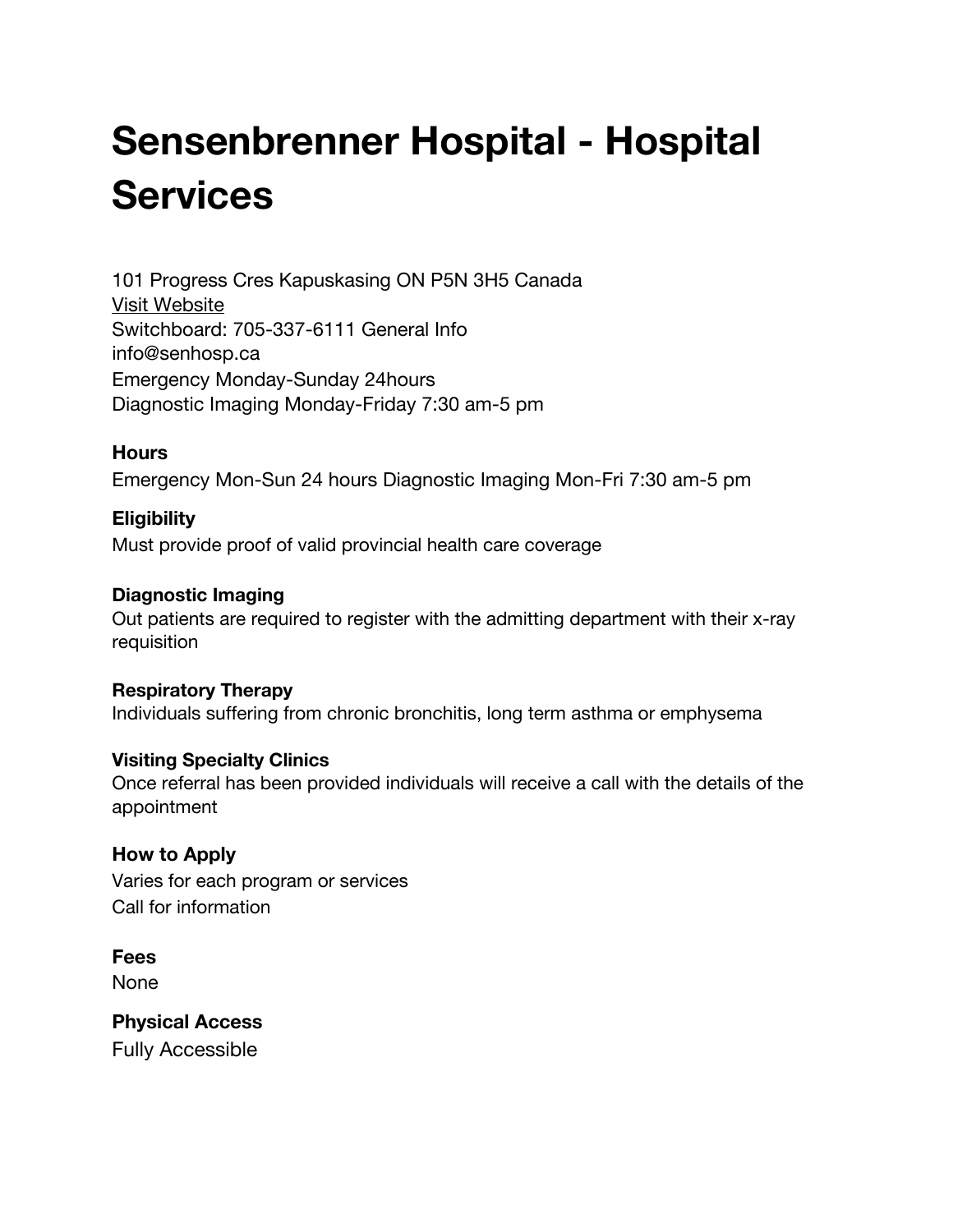#### **Services**

Operates a hospital with acute care and specialty care beds

● Provides 24-hour a day coverage by on-site or on-call physicians, advanced technological and diagnostic capabilities, and additional specialty services

## **Emergency Room**

● Provides immediate care for emergency situations, including serious or life-threatening illnesses or injuries

## **Diagnostic Imaging**

● Offers out-patient x-ray services

## **Dietitian Services**

- Offers nutrition counselling
- Promotes healthy lifestyles and wellness

## **Ontario Telemedicine Network (OTN) - North Network**

- Provides access to specialized medical care using video conferencing and other tele-diagnostic equipment
- Allows specialists to remotely examine and prescribe treatments to patients in their home communities
- Reduces the need to travel to receive medical care

## **Physiotherapy and Occupational Therapy**

- Provides in-patient and out-patient rehabilitation services
- Guides and teaches individuals how to manage recovery, adjust to dysfunction or disability